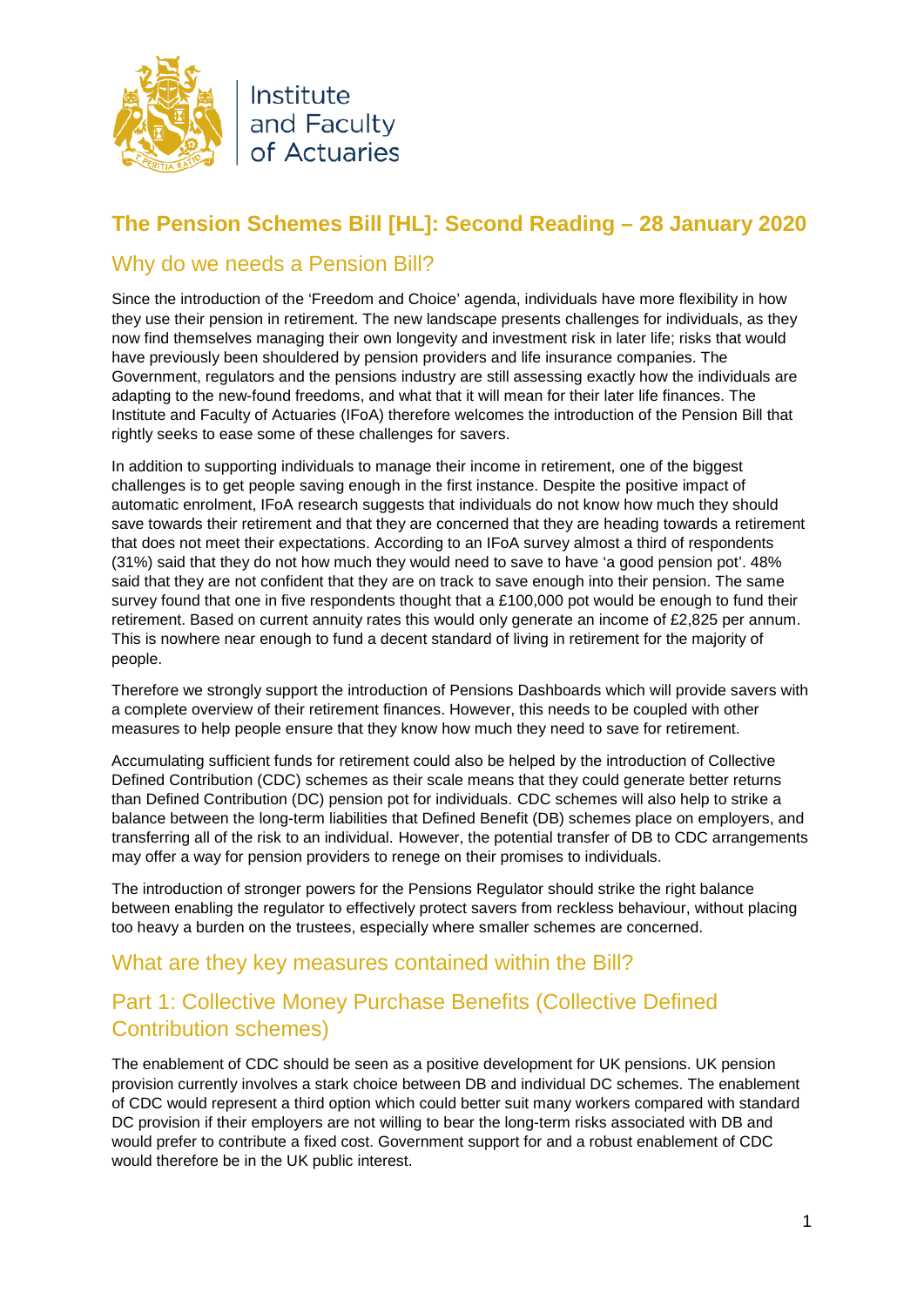

In CDC schemes, savers pool their money into a single fund to share the risks of investing and longevity. Members should get more certainty in their retirement, with regular pay-outs from their scheme, and unlike traditional final salary pension schemes, those pay-outs are not affected if an employer goes under. In addition members are able to access this risk-sharing mechanism without the costs of purchasing an annuity under the insurance regime.

We welcome the fact that this new legislation will facilitate other types of CDC schemes beyond the scope of the initial legislation for Royal Mail, in particular that it does not definitively require contribution rates or accumulation rates to be flat for all members. We see this flexibility as a helpful start to the introduction of CDC.

There is the potential for millions of workers to benefit from greater retirement security via CDC vehicles, provided there is an acceptance that the level of pension is not guaranteed and may change or reduce where there are insufficient funds overall. Therefore appropriate member communications are critical to ensure members understand the nature of the vehicle in which they are investing. In particular, it is essential that members understand that there may be times when their pension increases may reduce or their pensions may be cut.

The Pensions Regulator will have an important role in authorising new CDC schemes and providing ongoing supervision. Therefore, the Pensions Regulator will need sufficient resources to apply appropriate scrutiny.

**We do, however, have concerns about the potential transfer of DB schemes to CDC schemes as a way for pension providers to renege on their promises to individuals. The Government should consider how best it can mitigate this potential risk for savers.** 

### Part 3: The Pensions Regulator

The IFoA welcomes the Bill's intention to extend TPR's powers, including: increasing its information gathering powers; introducing new civil penalties to deal with wrongdoing; and new criminal offences to punish wilful, reckless behaviour, and non-compliance with Contribution Notices. The aim of this policy is to deter occupational pension scheme sponsoring employers or scheme trustees from engaging in wrongdoing in relation to their pension scheme.

At present the regulations within the Bill:

- Extend the list of duties and requirements which attract a civil sanction.
- Introduce a new £1 million civil penalty to appropriately address more serious breaches.
- Introduce three new criminal offences for wilful or reckless behaviour in relation to a pension scheme and failure to comply with a Contribution Notice.

Whilst we are supportive of the underlying principles of the proposals, they are wide-ranging and there is a therefore a risk that they overlook the basic premise that the current regime already works well for most schemes as stated by the Government itself. Given the existing challenges for trustees in running schemes for the benefit of members, it is important not to over-burden them with new legislative and regulatory requirements intended to penalise the few who are reckless or irresponsible, particularly if the costs are high (at the expense of members) and focus is lost. This is particularly pertinent for smaller schemes and the subsequent pressure it may place on trustees, although we recognise that members of small schemes equally require protection.

**We are however concerned about the potential impact of Clause 107 of the Bill, on criminal offences.** The Government announced at the start of the year that it would be introducing pensions-

<span id="page-1-0"></span>related criminal offences aimed at the most extreme forms of misconduct. However the Bill operates at a much lower level: it potentially criminalises much more routine behaviour by parties involved with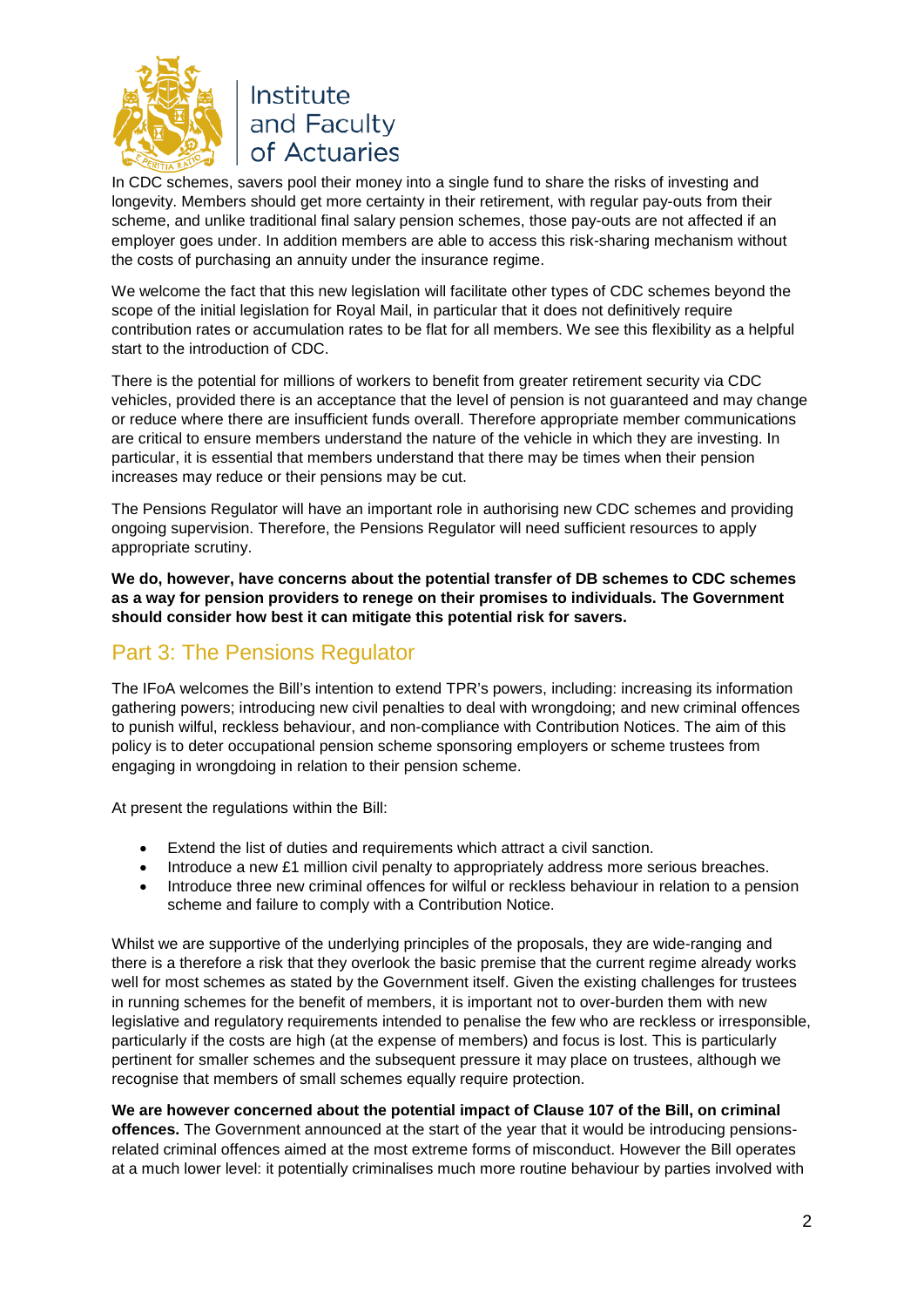

<u>.</u>

of Actuaries pension schemes. In addition, while most of the existing Regulator powers are targeted at employers and their associates, the new offences would apply to anyone involved with pension schemes, including trustees, banks that lend to employers, insurers and investment counterparties. The position for actuaries is not clear cut: an actuary exercising statutory functions, such as signing off a certificate or schedule of contributions, could be within scope. Beyond the actuarial profession this clause could additionally impact on other professionals including, lawyers, administrators and accountants.

**We are keen to work with Parliamentarians to seek further clarity on clause 107 in future stages of the Bill, so that it reflects the policy intentions set out the 'Protecting Defined Benefit Schemes' white paper. Further, we are keen to impress upon the Government the impact that the current drafting of the Clause could have on a number of persons who may be unintentionally punished for carrying out their duties on behalf of scheme members.** 

## Part 4: Pensions Dashboards

The increasing prevalence of DC pensions means individuals are having to take increasing responsibility for the risks associated with saving for retirement. They must be equipped to do this from the most informed position possible. Pensions dashboards will therefore be an important tool to help people better understand their pension savings and the **IFoA strongly supports the Government's commitment to making dashboards a reality**.

The IFoA surveyed over 2,000 pension savers last October and the results suggest that dashboards could make a real difference to people's understanding of pension saving:

- Many individuals do not know what constitutes a 'good pension pot'. A fifth of respondents to a recent IFoA survey said they considered a £100,000 pot to be sufficient to fund their retirement. IFoA modelling suggests that this would buy an annual pension of just £2,825 at age 68.
- 48% of respondents to this survey also said they are not confident that they are on track to save enough money to build what they would consider to be a 'good' pension pot.

Research from the pensions industry also suggests that there are 1.6 million 'lost' pension pots, accounting for almost £20 billion<sup>[1]</sup>. Dashboards could have the dual benefit of reuniting savers with their lost pension pots, and showing them a reliable and up-to-date picture of their total current pension saving. This should be a solid base of information that savers can use to plan for their retirement.

The Pension Bill paves the way for the establishment of pensions dashboards, and provides legislative framework that will enable the Government to compel pension providers to provide data to the dashboard within a reasonable timeframe to ensure its successful delivery. The IFoA considers that there are two important elements to the Bill, and its implementation that need to be considered:

- Only a dashboard framework that provides universal coverage, allowing individuals to see *all* of their pension pots in one place, will give savers a truly complete picture of their potential retirement situation. This includes the State Pension, which for many people will make up a significant percentage of their income in retirement. **It is therefore crucial that the Government makes good on its promise to ensure State Pension data is included on early iterations of dashboards**.
- The Bill will, however, impose a new regulatory burden on the pensions industry in making data available for the dashboard project. **The Government should therefore consider the support offered to smaller and older 'legacy' schemes, the trustees of which may**

<sup>[1]</sup> https://www.pensionspolicyinstitute.org.uk/research/research-reports/2018/briefing-note-110-lostpensions-whats-the-scale-and-impact/